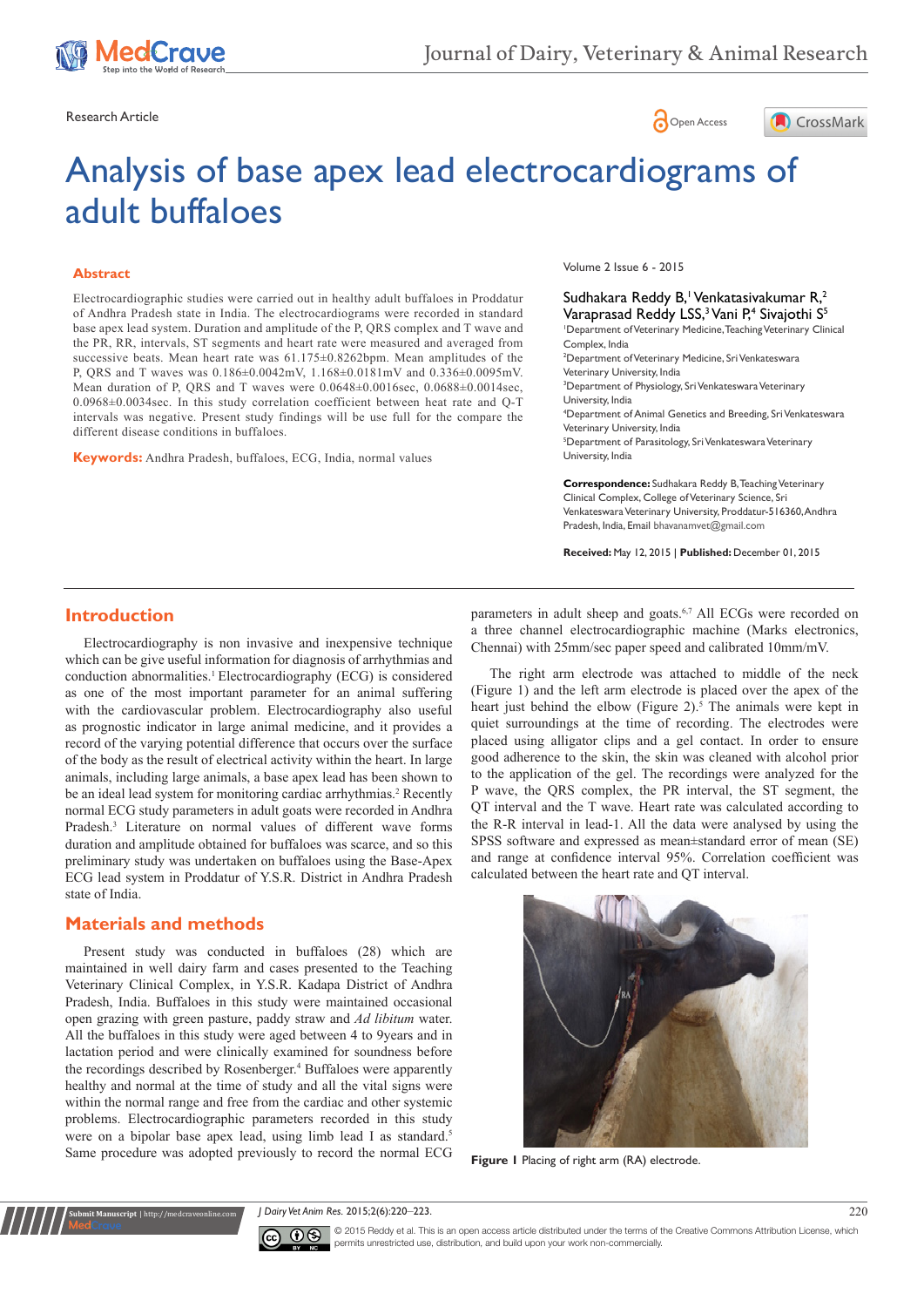

**Figure 2** Placing of left arm (LA) electrode.

# **Results and discussion**

Recorded electrocardiographic parameters in this study were mentioned in the (Table 1 & Table 2). Standard ECG recordings in different age group of the buffaloes were represented in Figure 3 & Figure 4. The patterns of P wave were analyzed and found to be round, peaked and positive deflection. P wave amplitude ranged from 0.15mV to 0.25mV with a mean of 0.186±0.0042mV. Duration of P wave varied from 0.04seconds to 0.08seconds with a mean duration of 0.0648±0.0016seconds. The PR interval was ranged from 0.16seconds to 0.30seconds with an average duration of 0.2176±0.0062seconds. The QRS complex always showed negative deflection in all the animals. In this Q was occasional positive deflection with mean amplitude of 0.039±0.0031mV, R wave was always in negative deflection with mean amplitude of 1.168±0.0181mV and S wave was occasional positive deflection with mean amplitude of 0.024±0.0035mV. The duration of QRS complex ranged from 0.06 to 0.08seconds, and the mean duration was found to be 0.0688±0.0014seconds. The T wave was in positive, negative and biphasic with amplitudes varying from 0.2mV to 0.5mV and durations of 0.06seconds to 0.16seconds. The mean amplitude and duration of the T wave were 0.336±0.0095mV and 0.0968±0.0034seconds, respectively. The ST segment was from 0.16seconds to 0.24seconds with an average duration of 0.1904±0.0035seconds. The Q-T interval ranged from 0.36seconds to 0.48seconds with an average duration of 0.4086±0.0042seconds. Correlation coefficient between the heart rate and QT interval was negative (-0.082) in this study. This explains about the relation between the heart rate and QT interval in individual buffalo.

**Table 1** Amplitude in mill volts of the lead-1 of electrocardiography in adult buffaloes (Mean±S.E.)

|   | Adult buffaloes (Mean±S.E.) | Range                   |
|---|-----------------------------|-------------------------|
| P | $0.186 + 0.0042$            | $0.15$ to 0.25          |
| O | $0.039 + 0.0031$            | $0.00 \text{ to } 0.05$ |
| R | $1.168 + 0.0181$            | $0.90 \text{ to } 0.14$ |
| S | $0.024 + 0.0035$            | $0.00 \text{ to } 0.05$ |
| т | 0.336+0.0095                | $0.20 \text{ to } 0.50$ |

**Table 2** Duration in seconds of the lead-1 of electrocardiography in adult buffaloes (Mean±S.E.)

|              | Adult buffaloes (Mean±S.E.) | Range            |
|--------------|-----------------------------|------------------|
| P            | $0.0648\pm0.0016$           | $0.04$ to $0.08$ |
| ORS          | $0.0688 \pm 0.0014$         | $0.06$ to $0.08$ |
| т            | $0.0968 \pm 0.0034$         | $0.06$ to $0.16$ |
| P-R interval | $0.2176 + 0.0062$           | $0.16$ to $0.30$ |
| O-T interval | $0.4086 \pm 0.0042$         | $0.36$ to $0.48$ |
| R-R interval | $0.9683 \pm 0.0135$         | $0.80$ to $1.12$ |
| S-T segment  | $0.1904\pm0.0035$           | $0.16$ to $0.24$ |
| Heart rate   | $61.175 \pm 0.8262$         | 53.0 to 75.0     |

Electrocardiogram measures the changes in the electrical activity of the heart during each cardiac cycle. Different ECG waveforms are useful in regular clinical practice in the veterinary medicine. Deflections in the ECG waveform represent the change in electrical activity caused by atrial or ventricular depolarization and repolarization.<sup>8</sup> Animals with heat block can be diagnosed by the determination of the PR interval. Cases with first degree heart block had the elongated PR interval. In ECG, P wave without a subsequent QRS complex before the next P wave indicates second-degree heart block. An ECG trace with P waves and QRS complexes beating independently of each other indicates the cessation of atrioventricular node which indicates third-degree heart block.9 Irregular opening or closing of sodium or potassium channels in the heart causes prolonged QT interval which indicates the delayed repolarization of the cardiomyocytes.<sup>5</sup>

Cardiac dysrhythmias in clinically healthy animals as well as animals with various organ problems, particularly gastrointestinal problems have been reported.10 The values obtained in this study were well within the normal range as indicated by earlier workers.<sup>4,11</sup> Severe cardiovascular disease is relatively uncommon, it is important that the clinician examines this system with care during the routine clinical examination of the bovine patient. Early detection of cardio vascular disease might enable appropriate remedial action to be taken and an accurate prognosis of the patient's condition to be offered.<sup>12</sup> Variations in the T wave use full for the potassium levels in the serum and also use full for the response to the treatment.

The electrocardiogram is a non invasive test that is used to detect underlying heart conditions by measuring the electrical activity of the heart. Electrocardiography is a very important tool to diagnose cardiac diseases in large animal practice which includes diseases involving the thoracic as well as peritoneal cavity like pericarditis, traumatic reticulo peritonitis.13,14 Different waveforms in ECG useful in parasitic diseases like theileriosis, trypanosomosis, and microfilariosis in buffaloes.<sup>15-17</sup> ECG also useful to detect the cardiac arrhythmias and chamber enlargements in young as well as adult buffaloes.18 The ECG is a static picture and may not reflect severe underlying heart problems at a time when the patient is not having any symptoms. Other tests that may be alternatives to an ECG or may be used in conjunction with an ECG include an echocardiogram. ECG itself is not useful to detect early stages of cardiac diseases except for arrhythmias. Echocardiogram is more classical tool for the investigation of the preclinical form s of cardiomyopathies in buffaloes. But, availability

**Citation:** Reddy BS, Venkatasivakumar R, Reddy LSSV, et al. Analysis of base apex lead electrocardiograms of adult buffaloes. *J Dairy Vet Anim Res.* 2015;2(6):220‒223. DOI: [10.15406/jdvar.2015.02.00058](https://doi.org/10.15406/jdvar.2015.02.00058)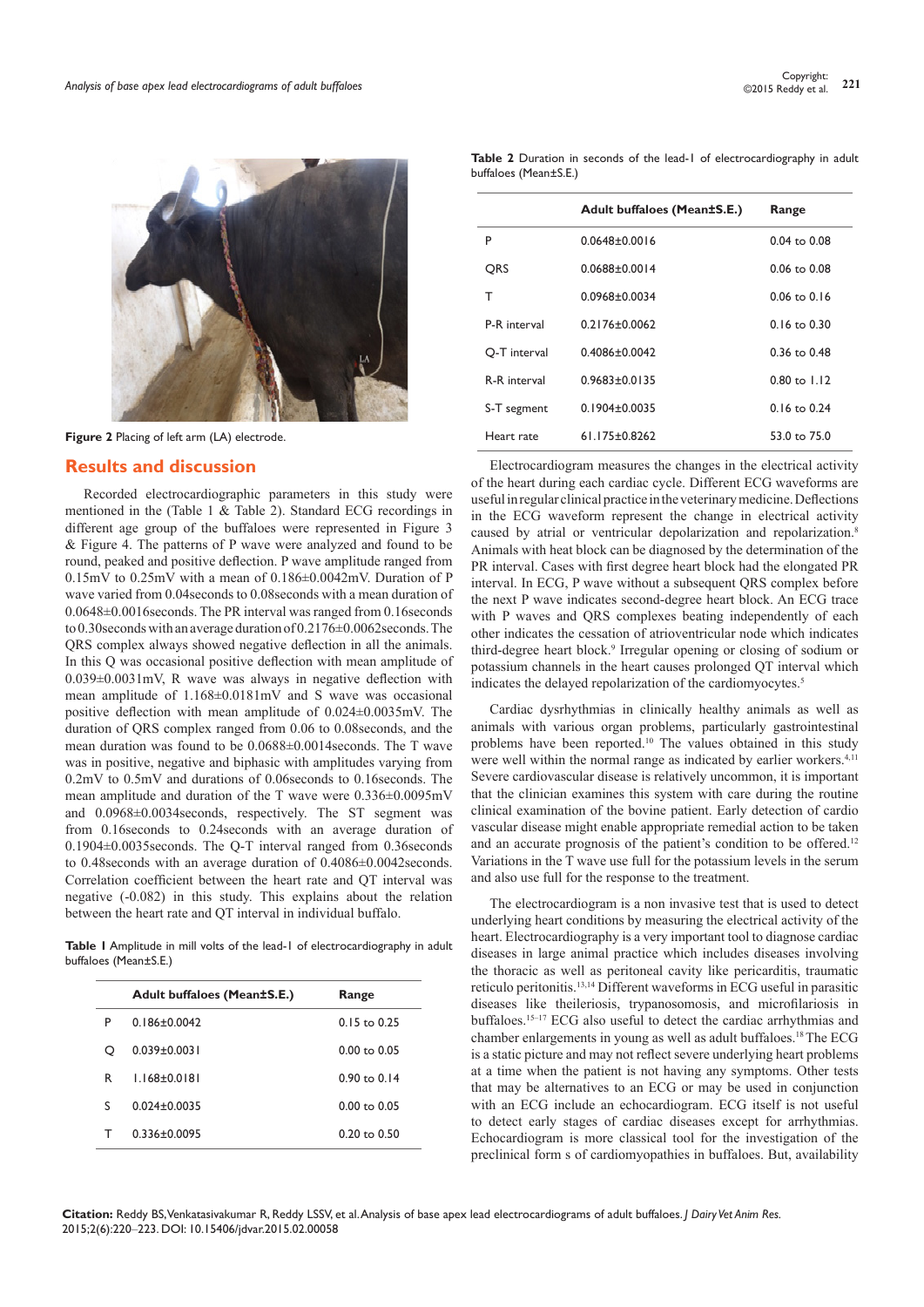of the echocardiogram (costly equipment) is not possible in all the veterinary institutions in developing countries like in India. By this study, we standardised the procedure and normal healthy adult buffalo

values were recorded. Data recorded in this study is useful as reference values for clinical evaluation of diseased buffaloes.







**Figure 4** The electrocardiogram of healthy adult buffalo (Age-6years) in base apex leads system (paper speed 25mm/sec, calibrated 10mm/mV).

#### **Conclusion**

In the present study, provides the normal ECG findings in apparently healthy adult buffaloes in Andhra Pradesh state of India.

# **Author's contribution and competing interests**

All authors had equally contributed to complete the work based on the need. Authors declare that they have no competing interests.

#### **Acknowledgements**

Corresponding author expressed thanks to the Mr. S. Sadasiva Reddy for his co operation during the study period. All the authors are thankful to Sri Venkateswara Veterinary University for providing facilities to carry out this work.

## **Conflict of interest**

Author declares that there is no conflict of interest.

#### **References**

- 1. [Mendes LCN, Camacho AA, Alves ALG, et al. Standard electro](http://www.scielo.br/scielo.php?script=sci_arttext&pid=S0102-09352001000600002)[cardiographic values in Holstein calves.](http://www.scielo.br/scielo.php?script=sci_arttext&pid=S0102-09352001000600002) *Arq Bras Med Vet Zootec*. [2001;53\(6\):641‒644.](http://www.scielo.br/scielo.php?script=sci_arttext&pid=S0102-09352001000600002)
- 2. [Rezakhani R, Paphan AA, Shekarfroush S. An analysis of base apex](http://www-staro.vef.unizg.hr/vetarhiv/papers/2004-74-5-4.pdf)  [lead electrocardiograms of normal dairy cows.](http://www-staro.vef.unizg.hr/vetarhiv/papers/2004-74-5-4.pdf) *Vetrinarski Archv.*  [2004;74\(5\):351‒358.](http://www-staro.vef.unizg.hr/vetarhiv/papers/2004-74-5-4.pdf)
- 3. Reddy BS, Reddy LSSV, Raju KGS, et al. Electrocardiographic Studies in Adult Osmanabadi Goats. Photon. *The Journal of Veterinary Science.* 2014;115(2014):333‒337.
- 4. Rosenberger G. *Clinical Examination of Cattle*. 2nd ed. Berlin and Hamburg, Verlag Paul parey; 1979.
- 5. Radostits OM, Gay CC, Hinchcliff KW, et al. *Veterinsary Medicine, A text book of the diseases of cattle, horses, sheep, pigs and goats.* 10th ed. USA: WB Saunders Co; 2009.
- 6. Reddy BS, Reddy BS, Raju KGS, et al. Electrocardiographic Studies in Adult Sheep. *The Indian Journal off Veterinary Science*. 2013;1(2):43‒47.
- 7. [Reddy BS, Venkatasivakumar R, Sivajothi S, et al. Electrocardiographic](http://www.sciencepubco.com/index.php/IJBR/article/view/2252)  [abnormalities in young healthy sheep and goats.](http://www.sciencepubco.com/index.php/IJBR/article/view/2252) *International Journal [of Biological Research](http://www.sciencepubco.com/index.php/IJBR/article/view/2252)*. 2014;2(1):21‒22.
- 8. Johnson LR. *Essential Medical Physiology*. 3rd ed. San Diego: Elsevier Academic Press; 2003.
- 9. Mohrman DE, Heller LJ. *Cardiovascular Physiology*. 5th ed. New York: McGraw-Hill; 2003.
- 10. [Machida N, Nakamura T, Kiryu K, et al. Electrocardiographic features](http://www.ncbi.nlm.nih.gov/pubmed/8328231)  [and incidence of atrial fibrillation in apparently healthy dairy cows.](http://www.ncbi.nlm.nih.gov/pubmed/8328231) *Zentralbl Veterinarmed A*[. 1993;40\(3\):233‒239.](http://www.ncbi.nlm.nih.gov/pubmed/8328231)
- 11. Jackson P, Cockroft P. *[Clinical Examination of Farm Animals](http://onlinelibrary.wiley.com/book/10.1002/9780470752425)*. USA: [Blackwell Publishing; 2002.](http://onlinelibrary.wiley.com/book/10.1002/9780470752425)
- 12. [Jackson P, Slater J. Cardiovascular disease in cattle.](http://inpractice.bmj.com/content/19/9/472.abstract) *In Practice*. [1997;19:472‒483.](http://inpractice.bmj.com/content/19/9/472.abstract)
- 13. [Reddy LSSVP, BS Reddy, BR Naik, et al. Haematological and clinical](http://www.ijvets.com/pdf-files/Volume-3-no-4-2014/203-205.pdf)  [alterations with traumatic reticuloperitonitis in cattle.](http://www.ijvets.com/pdf-files/Volume-3-no-4-2014/203-205.pdf) *Inter J Vet Sci.* [2014;3\(4\):203‒205.](http://www.ijvets.com/pdf-files/Volume-3-no-4-2014/203-205.pdf)
- 14. Reddy BSS, Reddy BS, Manasa V. Acute diffuse peritonitis in a pregnant buffalo. *International Journal of Animal Biotechnology & Applications*. 2015;1(1):1‒4.
- 15. Sivajothi S, Reddy BS. Brisket oedema due to microfilariosis in a buffalo. *Res Rev: J Vet Sci Technol*. 2014;3(3):17‒19.
- 16. [Sivajothi S, Reddy BS, Kumari KN, et al. Haematological changes in](http://www.sciencepubco.com/ojs245/index.php/IJSW/article/view/2275/1163)  *Trypanosoma evansi* infected cattle. *[International Journal of Scientific](http://www.sciencepubco.com/ojs245/index.php/IJSW/article/view/2275/1163)  World.* [2014;2\(1\):27‒30.](http://www.sciencepubco.com/ojs245/index.php/IJSW/article/view/2275/1163)

**Citation:** Reddy BS, Venkatasivakumar R, Reddy LSSV, et al. Analysis of base apex lead electrocardiograms of adult buffaloes. *J Dairy Vet Anim Res.* 2015;2(6):220‒223. DOI: [10.15406/jdvar.2015.02.00058](https://doi.org/10.15406/jdvar.2015.02.00058)